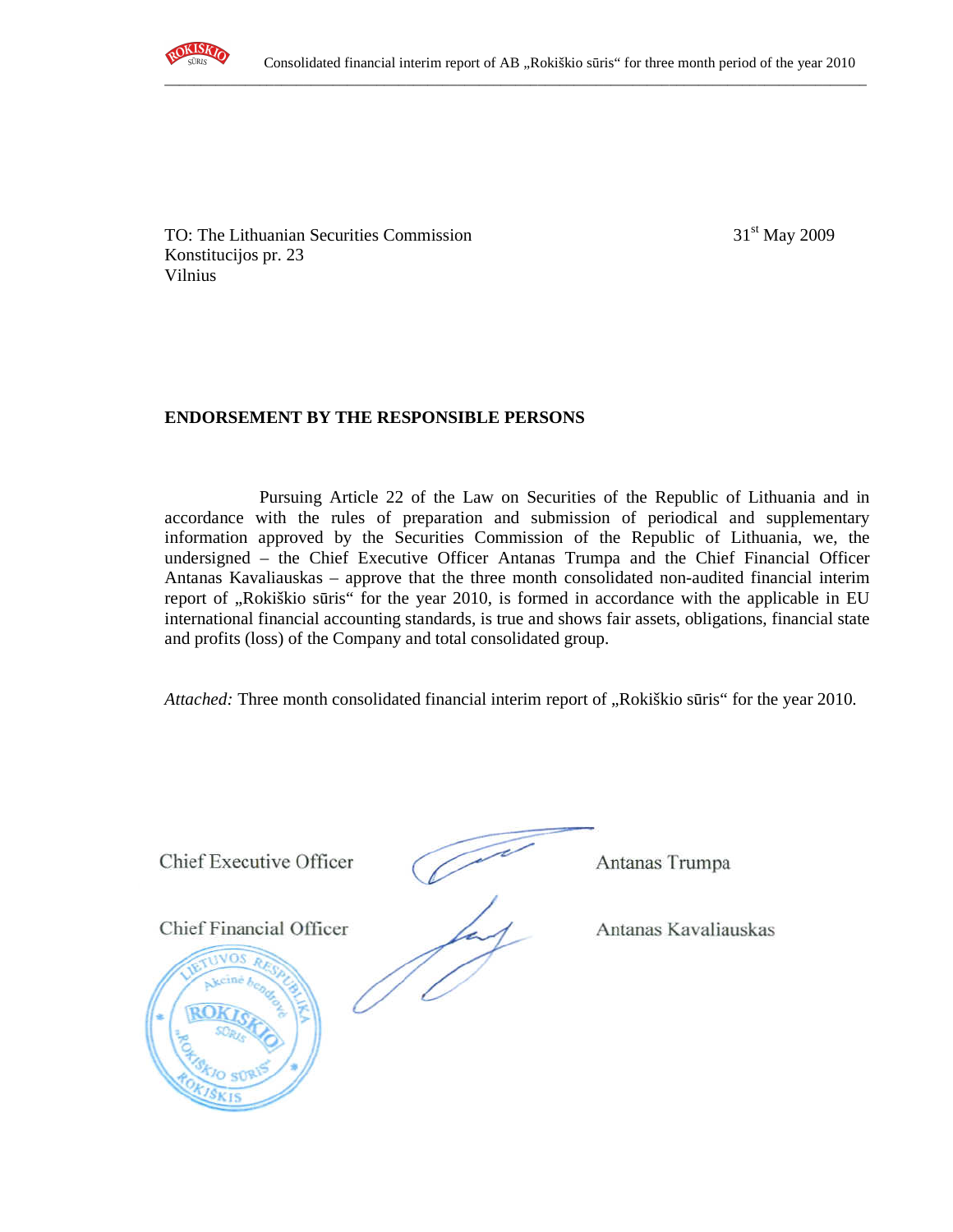



# **CONSOLIDATED FINANCIAL INTERIM STATEMENTS OF AB "ROKIŠKIO S**Ū**RIS" FOR THREE MONTH PERIOD FOR THE YEAR 2010**

*(Prepared in accordance with the rules of preparation and submission of periodical and supplementary information approved by the Securities Commission of the Republic of Lithuania)*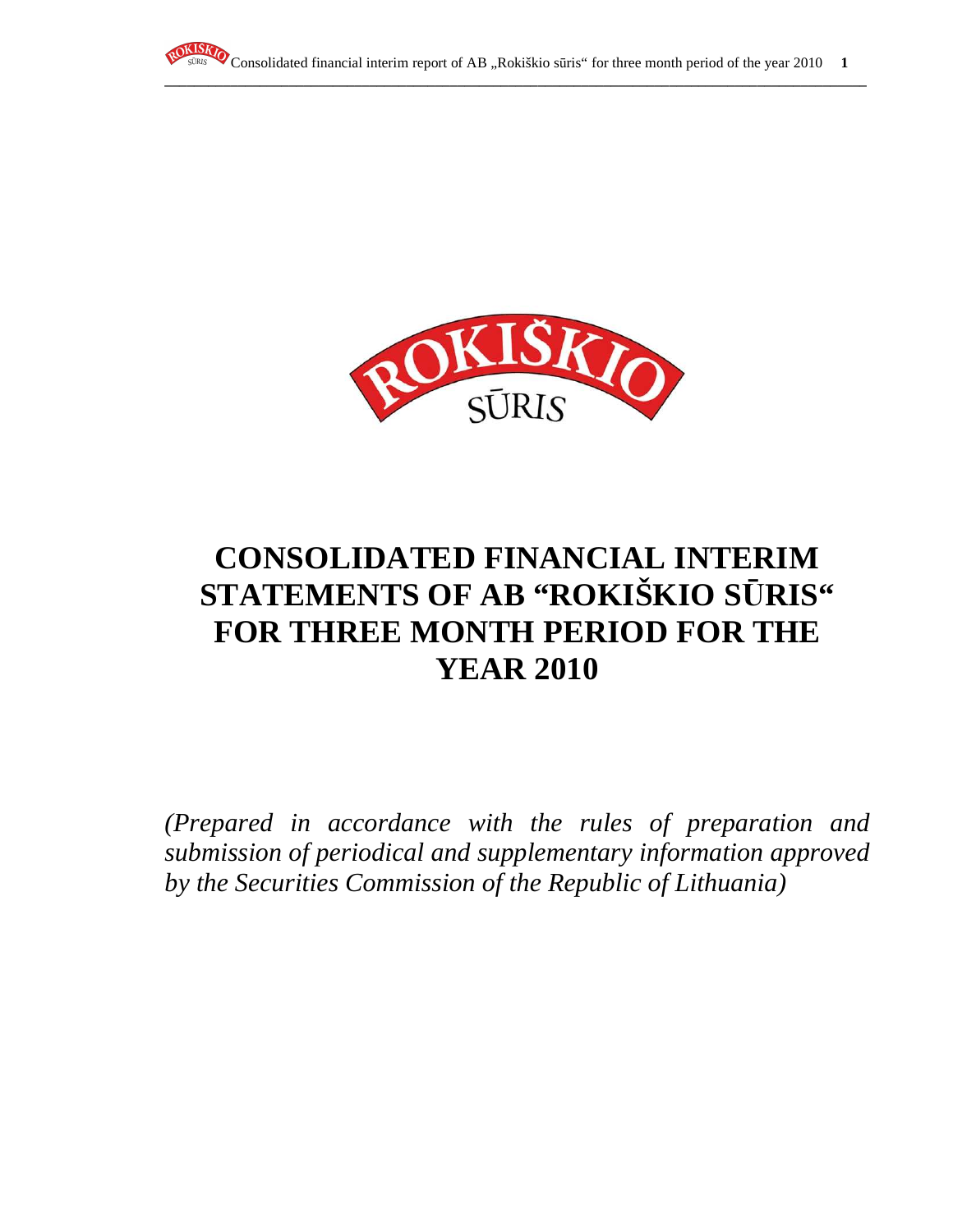Company code 173057512, address: Pramonės g. 3, LT-42150 Rokiškis, Lithuania

(prepared according to International Accounting Standards)

(All tabular amounts are in LTL '000 unless otherwise stated)

# **Consolidated Balance sheet**

|                                     | <b>March 31st 2010</b> |         | December 31st 2009 |         | <b>March 31st 2009</b> |         |
|-------------------------------------|------------------------|---------|--------------------|---------|------------------------|---------|
|                                     |                        |         |                    |         |                        |         |
| <b>PROPERTY</b>                     |                        |         |                    |         |                        |         |
| Long-term tangible assets           | 102 829                |         | 108 577            |         | 123 572                |         |
| Intangible assets (with prestige)   | 427                    |         | 390                |         | 1488                   |         |
| Other receivables in a year         | 17 282                 |         | 18 165             |         | 30 237                 |         |
|                                     |                        | 120 538 |                    | 127 132 |                        | 155 297 |
| <b>Current assets</b>               |                        |         |                    |         |                        |         |
| Inventories                         | 29 845                 |         | 30 222             |         | 67 266                 |         |
| Receivables and advance payments    | 57 348                 |         | 69 804             |         | 93 0 25                |         |
| Short-term investments              | 24 4 8 5               |         | 19 377             |         | 1 2 5 6                |         |
| Cash and cash equivalents           | 57 377                 |         | 101 187            |         | 4 7 3 2                |         |
|                                     |                        | 169 055 |                    | 220 590 |                        | 166 279 |
| <b>Total assets</b>                 |                        | 289 593 |                    | 347 722 |                        | 321 576 |
| <b>EQUITY AND LIABILITIES</b>       |                        |         |                    |         |                        |         |
| <b>Capital and reserves</b>         |                        |         |                    |         |                        |         |
| Ordinary shares                     | 38 4 45                |         | 38 4 45            |         | 42 716                 |         |
| Share premium                       | 41 473                 |         | 41 473             |         | 41 473                 |         |
| Reserve for acquisition of treasury | 14 188                 |         | 14 188             |         | 28 746                 |         |
| shares                              |                        |         |                    |         |                        |         |
| Treasury shares                     |                        |         |                    |         | (15492)                |         |
| Other reserves                      | 7074                   |         | 7074               |         | 7074                   |         |
| Retained earnings                   | 82 244                 |         | 83 741             |         | 68 559                 |         |
|                                     |                        | 183 424 |                    | 184 921 |                        | 173 076 |
| <b>Minority share</b>               |                        | 530     |                    | 514     |                        | 251     |
| <b>Non-current liabilities</b>      |                        |         |                    |         |                        |         |
| Non-current liabilities             | 2                      |         | 137                |         | 8                      |         |
| Deferred income                     | 6 5 6 1                |         | 7 2 9 6            |         | 7 1 8 1                |         |
|                                     |                        | 6 5 6 3 |                    | 7433    |                        | 7189    |
| <b>Current liabilities</b>          |                        |         |                    |         |                        |         |
| Trade and other payables            | 45 28 5                |         | 50 234             |         | 37 265                 |         |
| Income tax liabilities              | 1431                   |         | 1 3 5 0            |         | 1458                   |         |
| Deferred income                     | 2971                   |         | 2983               |         | 3 2 6 1                |         |
| Provisions                          | 824                    |         | 824                |         | 824                    |         |
| Financial debts                     | 48 5 65                |         | 99 4 63            |         | 98 25 2                |         |
|                                     |                        | 99 076  |                    | 154 854 |                        | 141 060 |
| <b>Total equity and liabilities</b> |                        | 289 593 |                    | 347722  |                        | 321 576 |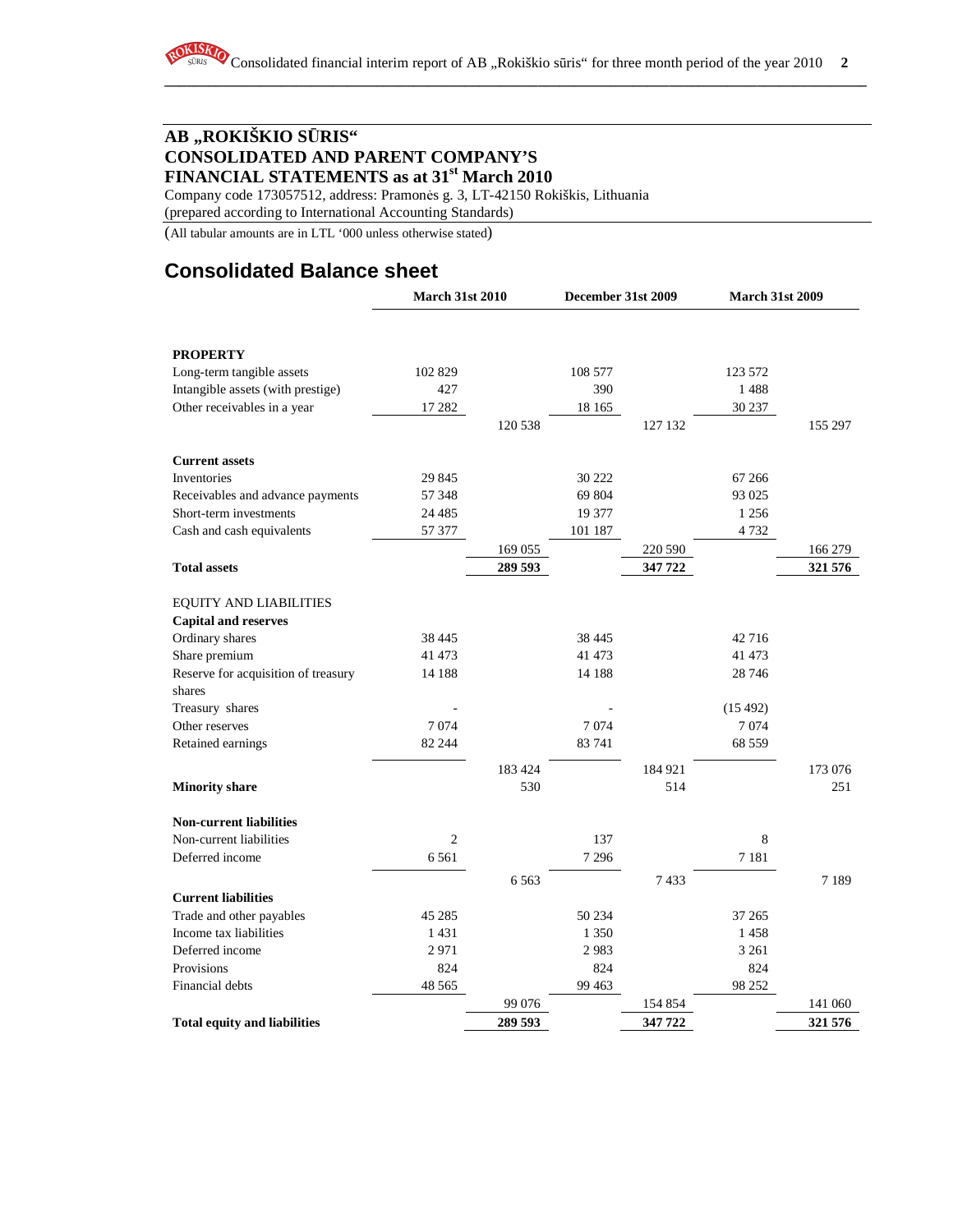Company code 173057512, address: Pramonės g. 3, LT-42150 Rokiškis, Lithuania (prepared according to International Accounting Standards)

(All tabular amounts are in LTL '000 unless otherwise stated)

# **Statement of comprehensive income**

|                                         | For the year ended<br>March 31st | For the year ended<br>March 31st. |
|-----------------------------------------|----------------------------------|-----------------------------------|
|                                         | 2010                             | 2009                              |
|                                         |                                  |                                   |
| <b>Sales</b>                            | 100 563                          | 127 034                           |
| Cost of sales                           | (91833)                          | (111954)                          |
| <b>Gross profit</b>                     | 8730                             | 15 080                            |
| Selling and marketing expenses          | (11083)                          | (14003)                           |
| <b>Operating profit (loss)</b>          | (2353)                           | 1 0 7 7                           |
| Finance costs                           | 1 0 0 7                          | (935)                             |
| Profit before tax                       | (1346)                           | 142                               |
| Income tax (accumulation)               | (167)                            | (554)                             |
| <b>Operating activity income (loss)</b> | (1513)                           | (412)                             |
| Minority interests                      | 16                               | (22)                              |
| Net profit (loss)                       | (1497)                           | (434)                             |
| Other comprehensive income              |                                  |                                   |
| Total comprehensive income for the year | (1497)                           | (434)                             |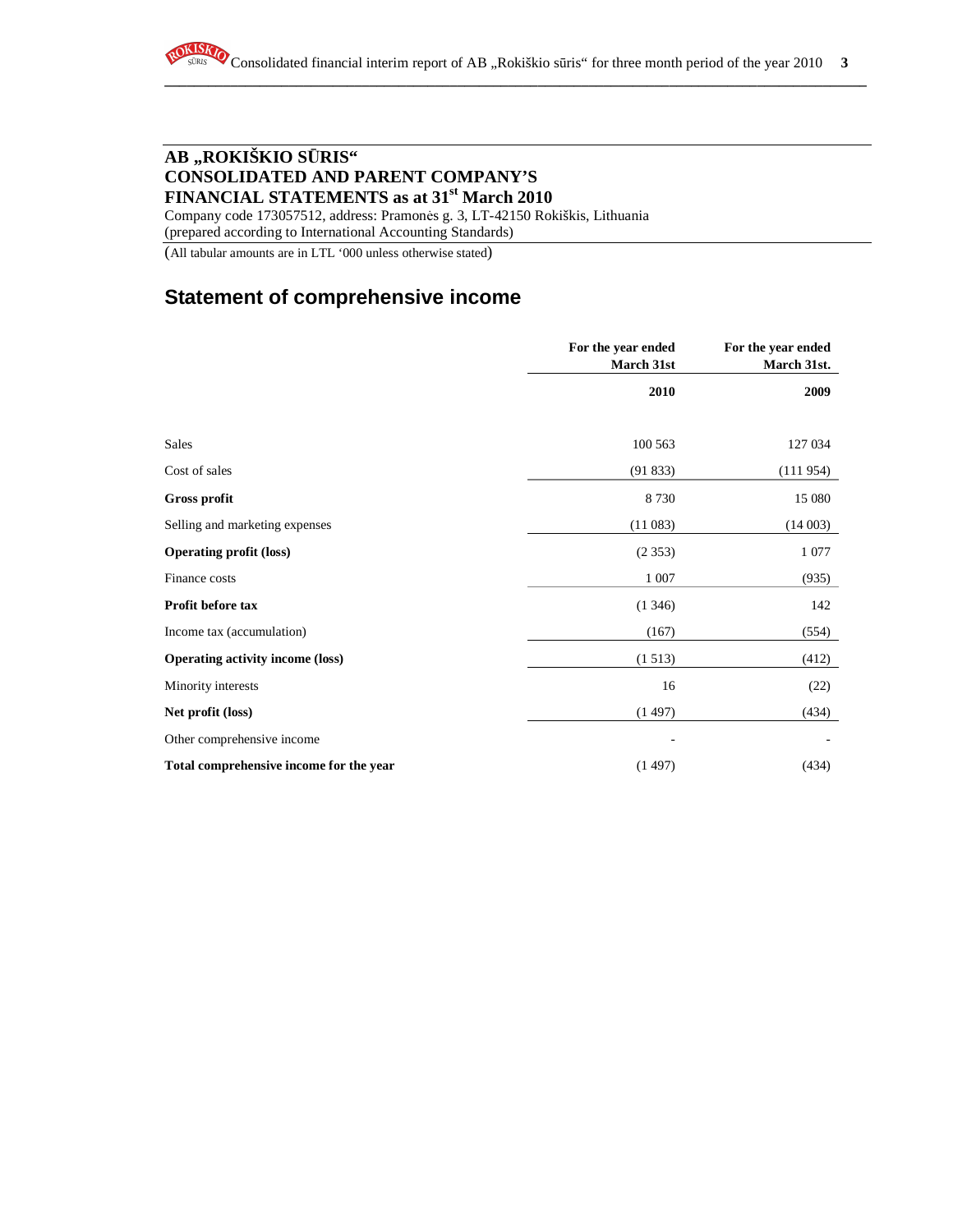Company code 173057512, address: Pramonės g. 3, LT-42150 Rokiškis, Lithuania

(prepared according to International Accounting Standards)

(All tabular amounts are in LTL '000 unless otherwise stated)

# **Consolidated cash flow statement**

|                                                                     | 3 months ended at March 31 <sup>st</sup> |         |
|---------------------------------------------------------------------|------------------------------------------|---------|
| <b>Operating activities</b>                                         | 2010                                     | 2009    |
| Profit before tax and minority interest                             | (1346)                                   | 142     |
| Corrections:                                                        |                                          |         |
| depreciation                                                        | 6 7 1 3                                  | 7421    |
| depreciation (negative prestige not included)                       | 60                                       | 64      |
| written off long-term tangible assets                               | 11                                       | 42      |
| loss in long-term tangible asset sales                              |                                          | 21      |
| interest expenses                                                   | 369                                      | 933     |
| interest income<br>$\overline{\phantom{a}}$                         | (112)                                    | (141)   |
| net unrealized currency exchange profit<br>$\overline{\phantom{0}}$ | (22)                                     | (8)     |
| export subsidies received<br>$\overline{\phantom{0}}$               | (49)                                     | (445)   |
| depreciation of long-term tangible asset support<br>$\equiv$        | (735)                                    | (847)   |
| Circulating capital changes:                                        |                                          |         |
| - inventories                                                       | 376                                      | 15 9 10 |
| - payables                                                          | (7675)                                   | (9147)  |
| - receivables and advance payments                                  | 10 268                                   | 17 060  |
| Cash flows generated from operating activities                      | 7858                                     | 31 005  |
| Interest paid                                                       | (369)                                    | (933)   |
| Income tax paid                                                     |                                          | (784)   |
| Net cash flows from investing activities                            | 7489                                     | 29 288  |
| <b>Investing activities</b>                                         |                                          |         |
| Purchase of long-term tangible assets                               | (1320)                                   | (2004)  |
| Purchase of intangible assets                                       | (73)                                     | (133)   |
| Loans granted to farmers and employees                              | (800)                                    |         |
| Proceeds from long-term tangible asset sales                        | 111                                      | 154     |
| Repayments of loans granted to farmers and employees                | 1701                                     | 426     |
| Interest received                                                   | 112                                      | 141     |
| Subsidies for long-term tangible assets                             |                                          |         |
| Net cash flows from investing activities                            | (269)                                    | (1416)  |
| <b>Financing activities</b>                                         |                                          |         |
| Acquisition of treasury shares                                      |                                          |         |
| Finance lease principal payments                                    |                                          |         |
| Loans granted                                                       | 117 222                                  | 58 671  |
| Loan repayments received                                            | (148647)                                 | (63027) |
| Dividends paid                                                      |                                          |         |
| Net cash flows from financing activities                            | (31425)                                  | (4356)  |
| Net increase in cash and cash equivalents                           | (24205)                                  | 23 5 14 |
| Cash and cash equivalents at the beginning of the period            | 81 5 82                                  | (18782) |
| Cash and cash equivalents at the end of the period                  | 57 377                                   | 4 7 3 2 |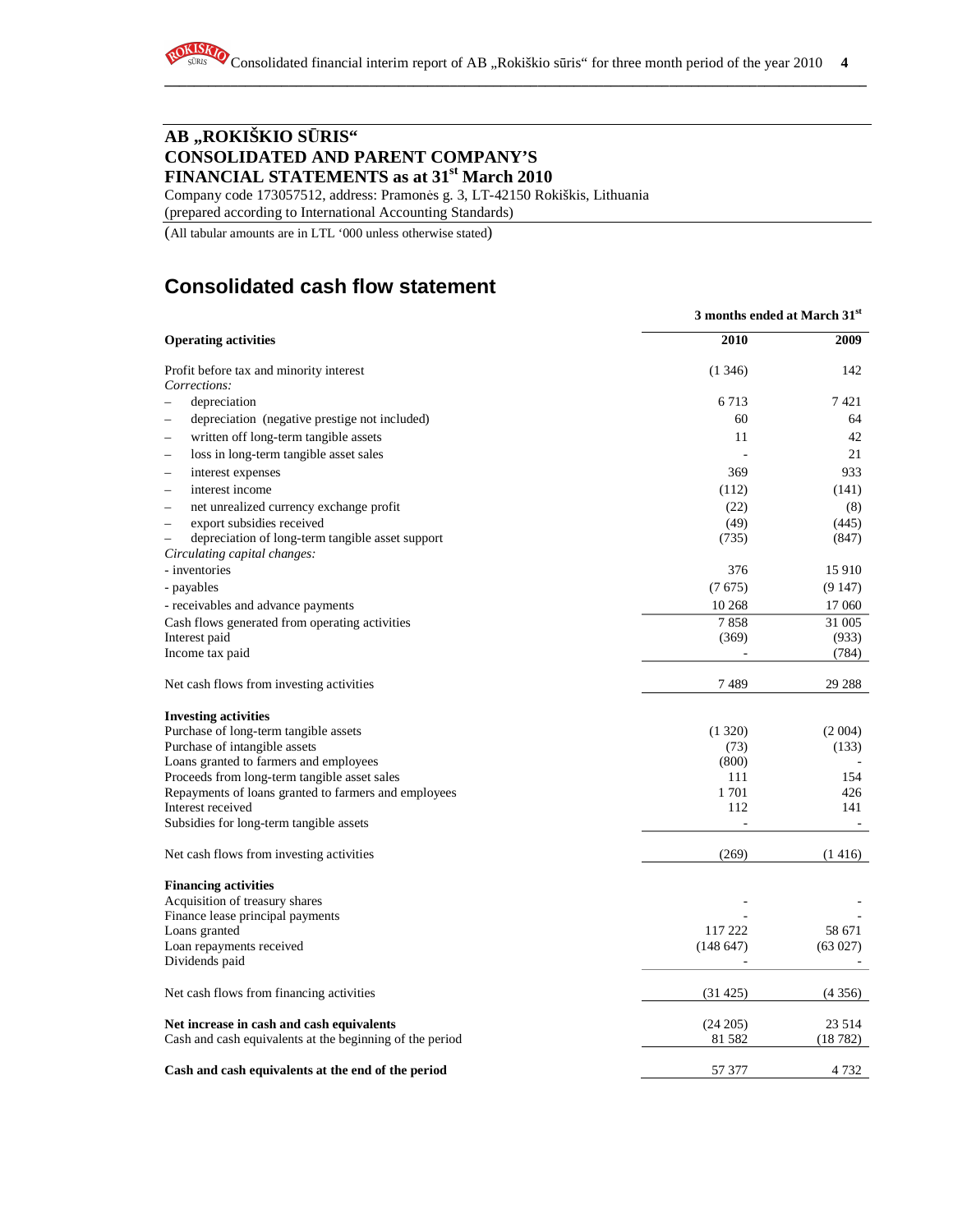Company code 173057512, address: Pramonės g. 3, LT-42150 Rokiškis, Lithuania (prepared according to International Accounting Standards)

(All tabular amounts are in LTL '000 unless otherwise stated)

# **Consolidated Own Capital Change Statement (thousand LTL)**

|                                                                   | <b>Share</b><br>capital  | <b>Share</b><br>premium  | <b>Reserve for</b><br>acquisition<br>of treasury<br>shares | <b>Treasury</b><br>shares | Other<br>reserves        | <b>Retained</b><br>earnings | <b>Total</b> | <b>Minority</b><br>share | <b>Total</b> |
|-------------------------------------------------------------------|--------------------------|--------------------------|------------------------------------------------------------|---------------------------|--------------------------|-----------------------------|--------------|--------------------------|--------------|
| <b>Balance at 31st</b><br>December 2008                           | 42 716                   | 41 473                   | 28 74 6                                                    | (15492)                   | 7 0 7 4                  | 68 993                      | 173 510      | 273                      | 173 783      |
| <b>Comprehensive income</b>                                       | $\overline{\phantom{a}}$ | $\overline{\phantom{a}}$ | $\overline{\phantom{a}}$                                   | $\overline{\phantom{a}}$  | $\overline{\phantom{a}}$ | (434)                       | (434)        | (22)                     | (456)        |
| <b>Balance at 31st March</b><br>2009                              | 42 716                   | 41 473                   | 28 74 6                                                    | (15492)                   | 7 0 7 4                  | 68 559                      | 173 076      | 251                      | 173 327      |
| <b>Comprehensive income</b>                                       |                          |                          |                                                            |                           |                          | 15 182                      | 15 182       | 263                      | 15 4 45      |
| <b>Transactions with</b><br>owners                                |                          |                          |                                                            |                           |                          |                             |              |                          |              |
| <b>Acquisition of treasury</b><br>shares                          |                          |                          |                                                            | (3337)                    |                          |                             | (3337)       |                          | (3337)       |
| Decrease in share capital<br>/ cancellation of treasury<br>shares | (4271)                   |                          | (14558)                                                    | 18829                     |                          |                             |              |                          |              |
| <b>Transactions with</b><br>owners                                | (4271)                   |                          | (14558)                                                    | 15 4 92                   |                          |                             | (3337)       |                          | (3337)       |
| <b>Balance at 31st</b><br>December 2009                           | 38 4 45                  | 41 473                   | 14 188                                                     |                           | 7074                     | 83 741                      | 184 921      | 514                      | 185 435      |
| <b>Dividends relating to</b><br>2009                              |                          |                          |                                                            |                           |                          |                             |              |                          |              |
| <b>Comprehensive income</b>                                       |                          |                          |                                                            |                           |                          | (1497)                      | (1497)       | 16                       | (1481)       |
| Balance at 31 <sup>st</sup> March<br>2010                         | 38 4 45                  | 41 473                   | 14 188                                                     |                           | 7074                     | 82 244                      | 183 424      | 530                      | 183 954      |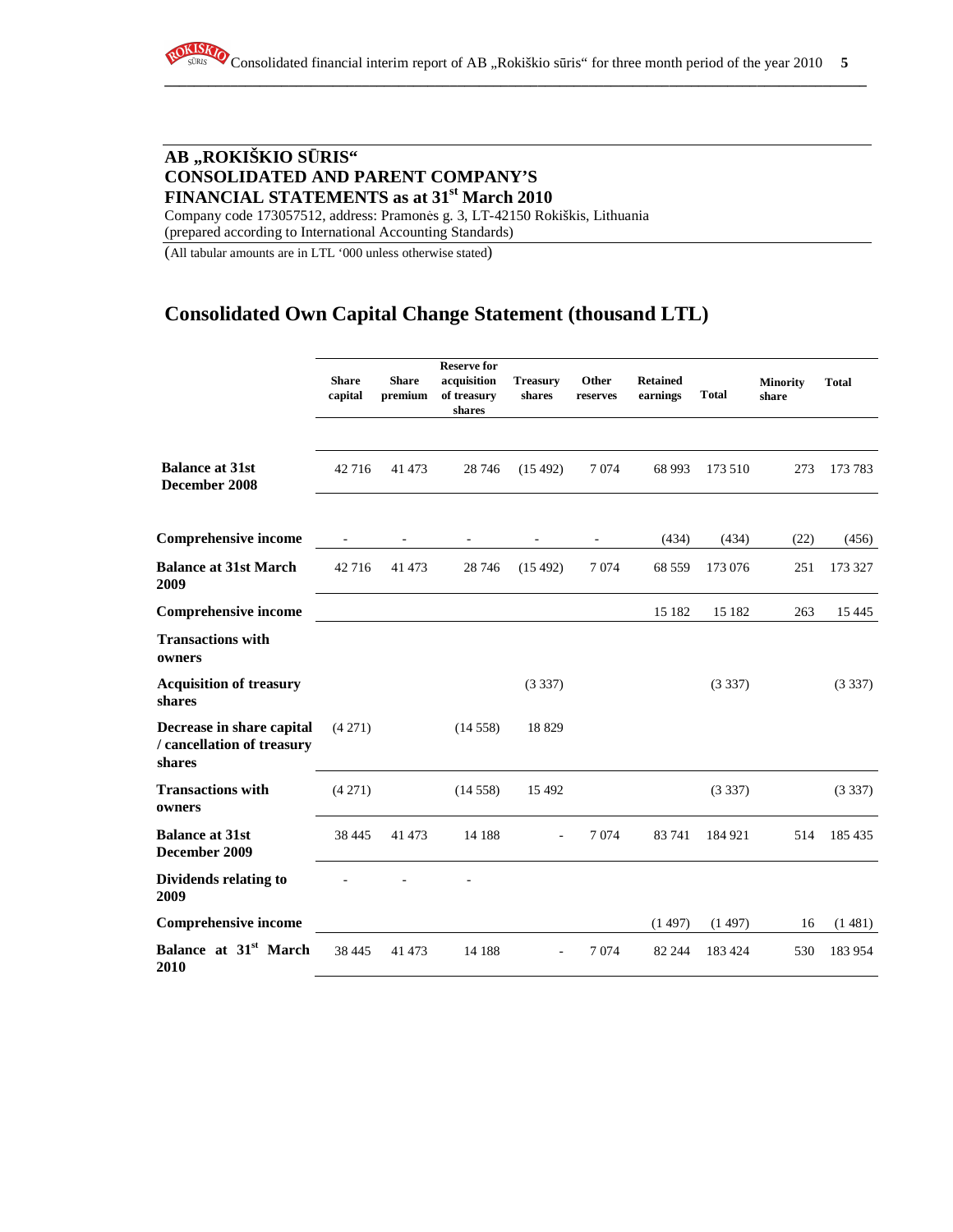Company code 173057512, address: Pramonės g. 3, LT-42150 Rokiškis, Lithuania (prepared according to International Accounting Standards)

(All tabular amounts are in LTL '000 unless otherwise stated)

# **Commentary on the Report**

#### **1. General information**

The joint stock company "Rokiškio sūris" (hereinafter – the company) is a public listed company incorporated in Rokiskis.

The shares of Rokiškio Sūris AB are traded on the Baltic Main List of the NASDAQ OMX Vilnius (symbol – RSU1L).

The Consolidated Group (hereinafter – the Group) consists of the Company, its two branches, five subsidiaries and one joint venture. (2009: two branches, eight subsidiaries and one joint venture). The branches and subsidiaries that comprise consolidated Group are indicated below:

|                  | <b>Operating as</b><br>at 31st March |      |  |
|------------------|--------------------------------------|------|--|
| <b>Branches</b>  | 2010                                 | 2009 |  |
| Utenos pienas    | Yes                                  | Yes  |  |
| Ukmerges pienine | Yes                                  | Yes  |  |

|                  |      | <b>Operating as</b><br>at 31st March |                               | Group's share<br>$(\% )$ as at 31st<br><b>March</b> |        |
|------------------|------|--------------------------------------|-------------------------------|-----------------------------------------------------|--------|
| <b>Branches</b>  | 2010 | 2009                                 | <b>Subsidiaries</b>           | 2010                                                | 2009   |
| Utenos pienas    | Yes. | Yes                                  | UAB, "Rokiskio pienas"        | 100,00                                              | 100,00 |
| Ukmerges pienine | Yes  | Yes                                  | UAB "Skeberdis ir partneriai" |                                                     | 100,00 |
|                  |      |                                      | UAB "Skirpstas"               | 100,00                                              | 100,00 |
|                  |      |                                      | KB "Zalmarge"                 | 100,00                                              | 100,00 |
|                  |      |                                      | UAB "Europienas"              |                                                     | 100,00 |
|                  |      |                                      | SIA "Jekabpils Piena          | 50,05                                               | 50,05  |
|                  |      |                                      | Kombinats"                    |                                                     |        |
|                  |      |                                      | UAB "Batenai" *               | 100,00                                              | 100,00 |
|                  |      |                                      | UAB "Pecupe"*                 |                                                     | 100,00 |

| Joint venture    |       |       |
|------------------|-------|-------|
| UAB "Pieno upes" | 50,00 | 50,00 |

\* These subsidiaries were not consolidated due to their insignificance.

Within 2009, the following companies – UAB "Skeberdis ir partneriai", UAB "Batėnai", UAB "Pečupė" – were liquidated.

All above subsidiaries, the joint venture and branches are incorporated in Lithuania, except for SIA "Jekabpils Piena Kombinats" which is incorporated in Latvia.

The Group's main line of business is the production of fermented cheese and a wide range of other dairy products.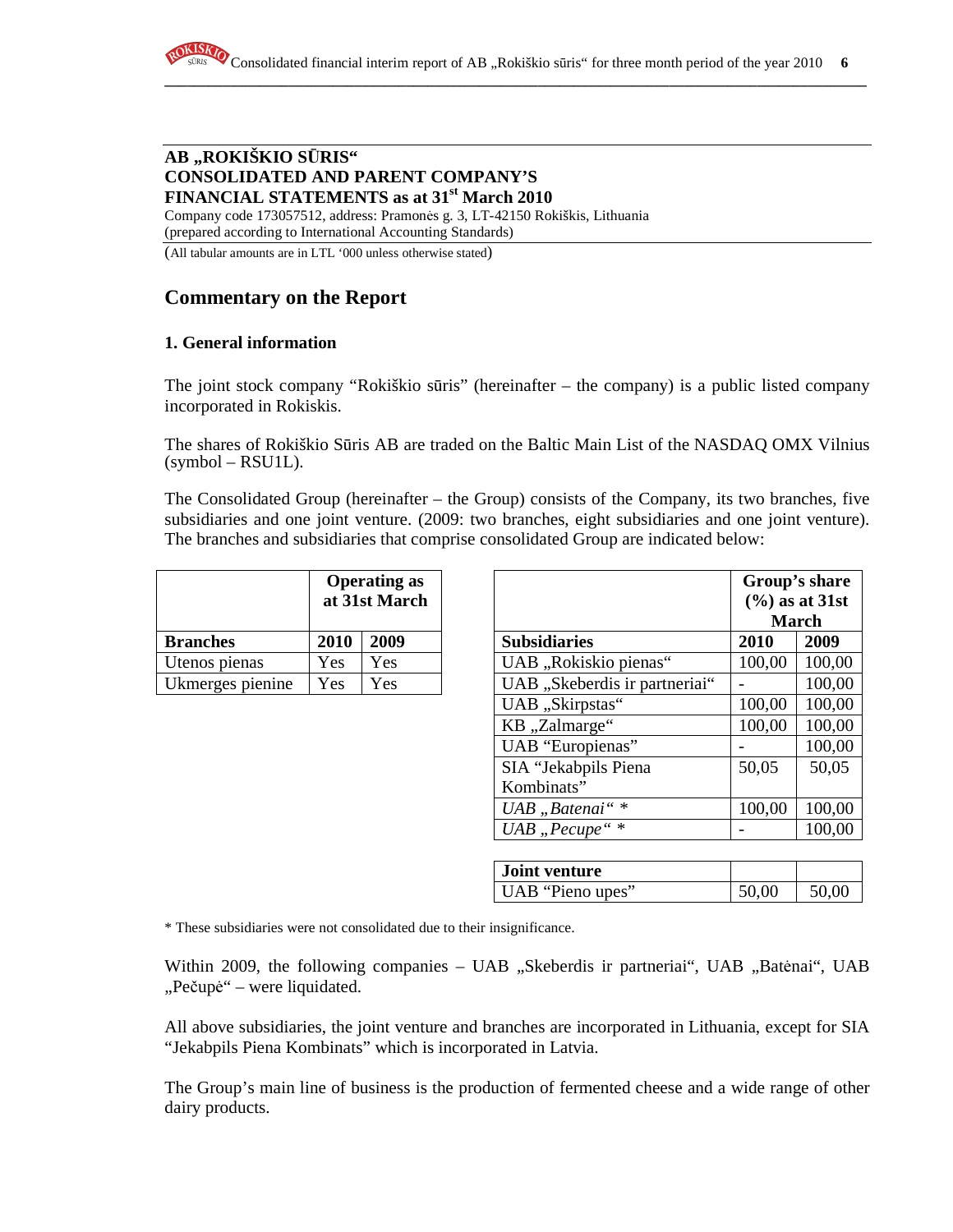As of  $31<sup>st</sup>$  March 2010, the average number of the Group's employees was equal to 1 458 (compared to 1 681 employees as at  $31<sup>st</sup>$  March 2009).

**\_\_\_\_\_\_\_\_\_\_\_\_\_\_\_\_\_\_\_\_\_\_\_\_\_\_\_\_\_\_\_\_\_\_\_\_\_\_\_\_\_\_\_\_\_\_\_\_\_\_\_\_\_\_\_\_\_\_\_\_\_\_\_\_\_\_\_\_\_\_\_\_\_\_\_\_\_\_\_\_\_\_\_\_\_\_\_\_\_\_\_\_\_\_\_\_**

### **2. Accounting Principles**

These consolidated financial statements have been prepared according to International Financial Reporting Standards (IFRS) as adopted by the European Union.

The consolidated financial statements have been prepared under the historical cost convention. The principal accounting policies applied in the preparation of these consolidated and parent company's financial statements are set out below. These policies have been consistently applied to all the years present, unless otherwise stated.

The preparation of consolidated and parent company's financial statements in conformity with IFRS requires the use of estimates and assumptions that affect the reported amounts of assets and liabilities and disclosure of contingent assets and liabilities at the date of the financial statements and the reported amounts of revenues and expenses during the reporting period.

Subsidiaries are the entities over which the Group has the power to govern the financial and operating policies generally accompanying a shareholding of more than one half of the voting rights. Subsidiaries are fully consolidated from the date on which control is transferred to the Group. They are de-consolidated from the date that control ceases.

Transactions among the Group's enterprises, residual values and retained transaction earnings between the Group's enterprises are eliminated. Unrealised loss is eliminated too; however, it is considered to be the sign of transfer asset value decrease. The accounting principles of daughter enterprises were changed where necessary in order to ensure their consistency with the accounting principles applied by the Group.

The Group applies a policy of treating transactions with minority interests as transactions with parties external to the Group. Disposals to minority interests result in gains and losses for the Group that are recorded in the statement of comprehensive income.

The group's interests in jointly controlled entities are accounted for by proportionate consolidation. The group combines its share of the joint ventures' individual income and expenses, assets and liabilities and cash flows on a line-by-line basis with similar items in the group's financial statements. The group recognises the portion of gains or losses on the sale of assets by the group to the joint venture that is attributable to the other venturers. The group does not recognise its share of profits or losses from the joint venture that result from the group's purchase of assets from the joint venture until it resells the assets to an independent party. However, a loss on the transaction is recognised immediately if the loss provides evidence of a reduction in the net realisable value of current assets, or an impairment loss.

Items included in the financial statements of the Company and each of the Group's entities are measured using the currency of the primary economic environment in which the entity operates (hereinafter "the functional currency"). The financial statements are presented in Litas (LTL), which is the Company's (and each of the Group entity's) functional and presentation currency.

The value of long-term tangible assets is valued at historical cost less accumulated depreciation. Subsequent costs are included into the asset's carrying amount or recognized as separate assets, as appropriate, only when it is likely that in future the Group will receive economic benefits associated with the item and the cost of the item will be measured accordingly. All other repairs and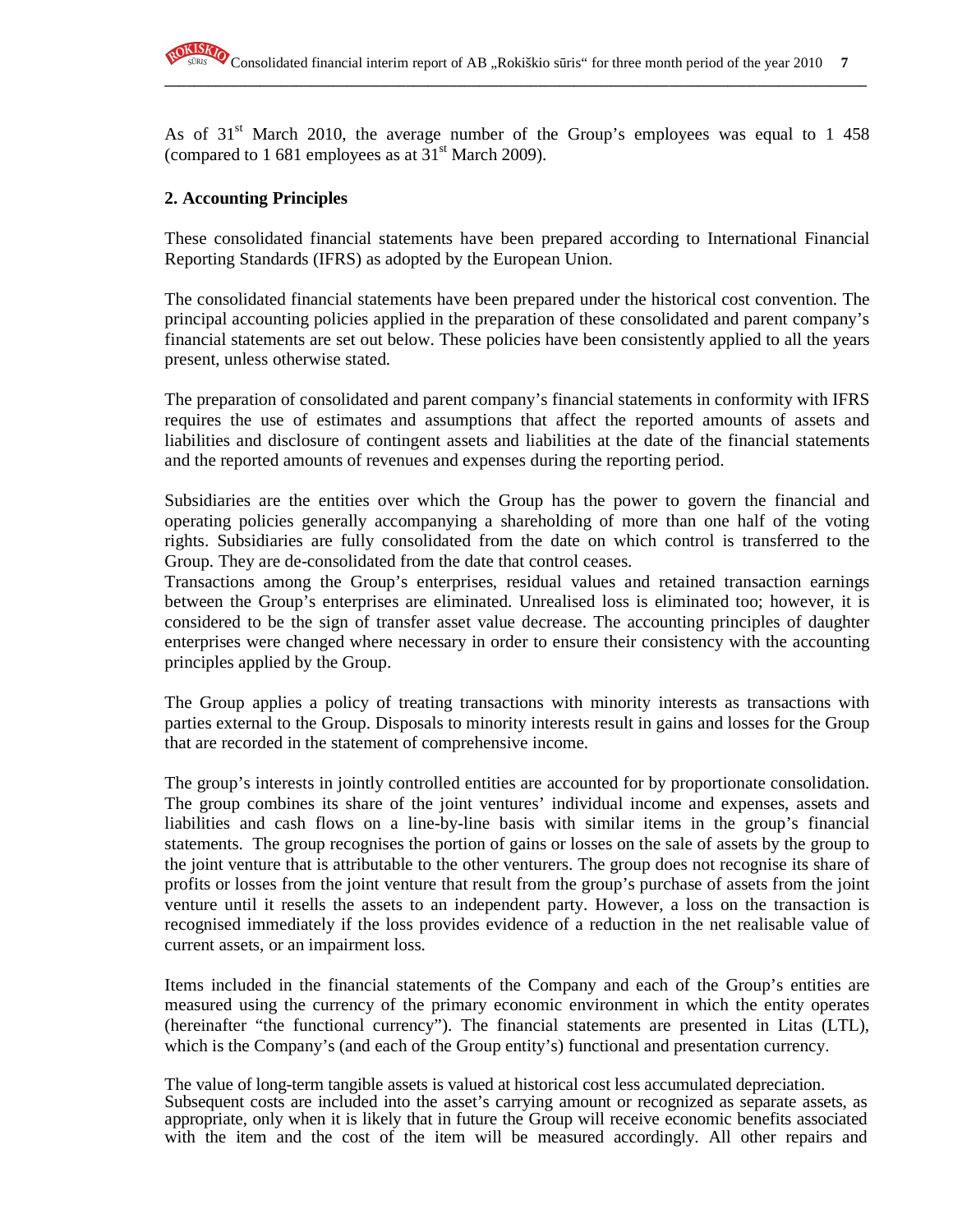

maintenance expenses are charged to the income statement during the financial period in which they have been incurred.

**\_\_\_\_\_\_\_\_\_\_\_\_\_\_\_\_\_\_\_\_\_\_\_\_\_\_\_\_\_\_\_\_\_\_\_\_\_\_\_\_\_\_\_\_\_\_\_\_\_\_\_\_\_\_\_\_\_\_\_\_\_\_\_\_\_\_\_\_\_\_\_\_\_\_\_\_\_\_\_\_\_\_\_\_\_\_\_\_\_\_\_\_\_\_\_\_**

Depreciation on property, plant and equipment is calculated using the straight-line method to allocate their cost to their residual values over their estimated useful lives, as follows:

| <b>Buildings</b>                                  | $15 - 55$ years |
|---------------------------------------------------|-----------------|
| Plant & machinery                                 | $5 - 29$ years  |
| Motor vehicles                                    | $4 - 10$ years  |
| Equipment and other property, plant and equipment | $3 - 20$ years  |

The asset residual values and useful lives are reviewed, and adjusted, if appropriate, at each balance sheet date.

The Group's software which is expected to bring the Group material benefit in future, is valued at cost price less accumulated depreciation. Depreciation is calculated using the straight-line method for the estimated useful life from 1 to 5 years.

Loans and receivables are non-derivative financial assets with fixed or determinable payments that are not quoted in an active market. They are included in current assets, except for maturities greater than 12 months after the balance sheet date. These are classified as non-current assets. Loans and receivables are classified as 'trade and other receivables' in the balance sheet.

Inventories are subsequently carried at the lower of cost and net realisable value. Cost is determined by the first-in, first-out (FIFO) method. The cost of finished goods and work in progress comprises raw materials, direct labour, other direct costs and related indirect production overheads, but excludes borrowing costs. Net realisable value is the estimated selling price in the ordinary course of business, less the costs of completion and selling expenses.

Loans granted and amounts receivables are recognised initially at fair value and subsequently measured at amortised cost using the effective interest method, less the amount of impairment loss. A provision for impairment of amounts receivables is established when there is objective evidence that the Group will not be able to collect all amounts due according to the original terms of receivables. The impairment amount is the difference between the asset's carrying amount and the present value of estimated future cash flows, discounted at the original effective interest rate. The amount of the provision is recognised in the statement of comprehensive income within 'general and administrative expenses'. Bad debts are written off during the year in which they are identified as irrecoverable.

Cash and cash equivalents are carried at nominal value. For the purposes of the cash flow statement, cash and cash equivalents comprise cash on hand and at bank and bank overdrafts. Bank overdrafts are included in borrowings in current liabilities on the balance sheet.

Ordinary shares are stated at their par value. Consideration received for the shares sold in excess over their nominal value is shown as share premium. Incremental external costs directly attributable to the issue of new shares are accounted for as a deduction from share premium.

Where the Company or its subsidiaries purchase the Company's equity share capital, the consideration paid including any attributed incremental external costs is deducted from shareholders' equity as treasury shares until they are sold, reissued, or cancelled. No gain or loss is recognised in the statement of comprehensive income on the sale, issuance, or cancellation of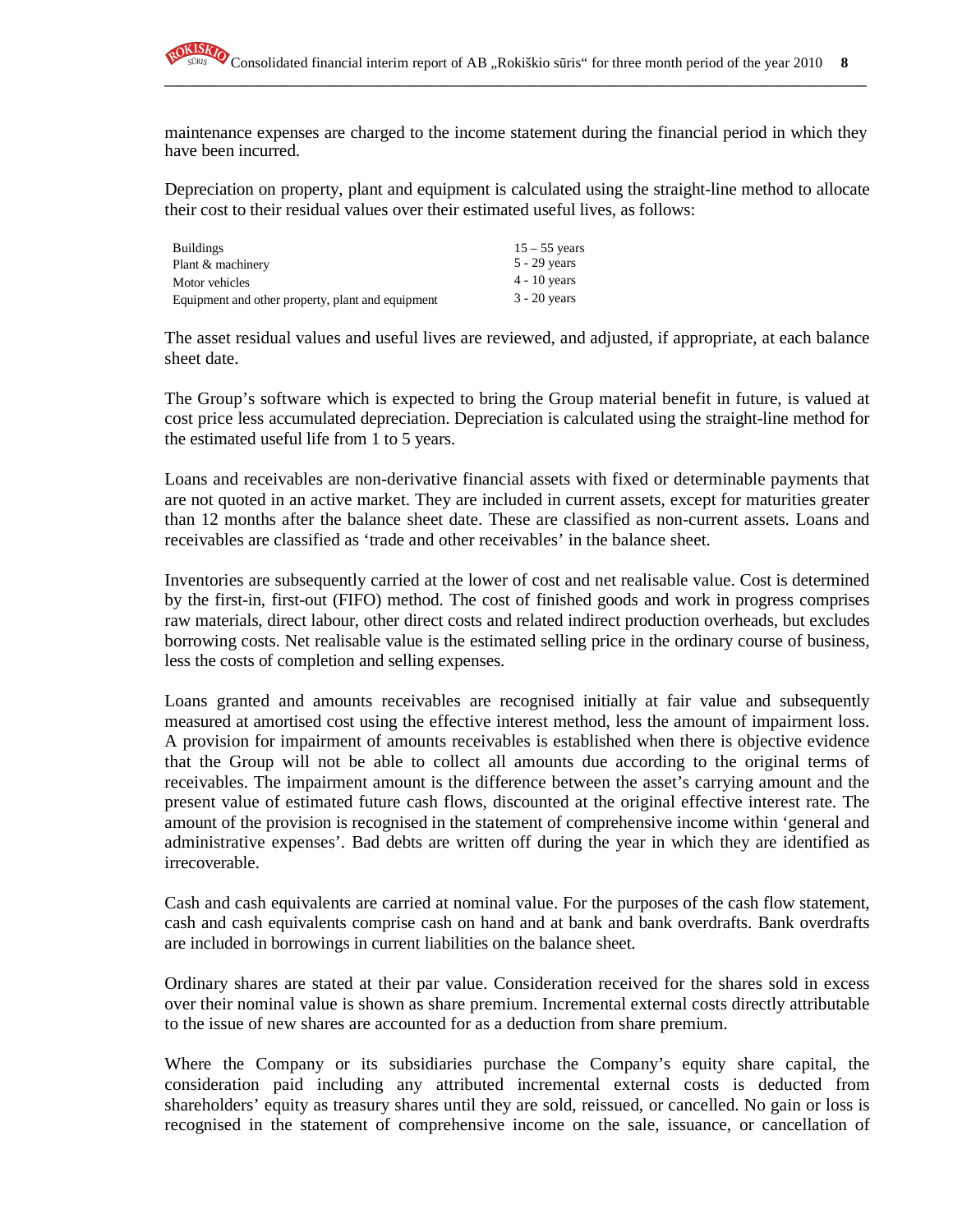

treasury shares. Where such shares are subsequently sold or reissued, any consideration received is presented in the consolidated financial statements as a change in shareholders' equity.

**\_\_\_\_\_\_\_\_\_\_\_\_\_\_\_\_\_\_\_\_\_\_\_\_\_\_\_\_\_\_\_\_\_\_\_\_\_\_\_\_\_\_\_\_\_\_\_\_\_\_\_\_\_\_\_\_\_\_\_\_\_\_\_\_\_\_\_\_\_\_\_\_\_\_\_\_\_\_\_\_\_\_\_\_\_\_\_\_\_\_\_\_\_\_\_\_**

Other reserves are established upon the decision of annual general meeting of shareholders on profit appropriation.

Borrowings are recognised initially at fair value, net of transaction costs incurred. Borrowings are subsequently stated at amortised cost. Any difference between the amount at initial recognition and the redemption value is recognised in the statement of comprehensive income over the period of the borrowings using the effective interest method.

Profit is taxable at a rate of 20 per cent (2008: 15 per cent) in accordance with the Lithuanian regulatory legislation on taxation.

The Group pays social security contributions to the state Social Security Fund (the Fund) on behalf of its employees based on the defined contribution plan in accordance with the local legal requirements. Social security contributions are recognised as expenses on an accrual basis and are included in payroll expenses.

Revenue comprises the fair value of the consideration received or receivable for the sale of goods and services in the ordinary course of the Group's activities. Revenue is shown net of value-added tax, returns, rebates and discounts and after eliminated sales within the Group. Revenue from sales of goods is recognised only when all significant risks and benefits arising from ownership of goods is transferred to the customer.

Interest income is recognised on a time-proportion basis using the effective interest method.

Dividend distribution to the Company's shareholders is recognised as a liability in the Group's financial statements in the period in which the dividends are approved by the Company's shareholders.

Basic earnings per share are calculated by dividing net profit attributed to the shareholders from average weighted number of ordinary registered shares in issue, excluding ordinary registered shares purchased by the Company and the Group and held as treasury shares.

Operating segments are reported in a manner consistent with the internal reporting provided to the chief operating decision-maker. The chief operating decision-maker, who is responsible for allocating resources and assessing performance of the operating segments, has been identified as the Board of directors that make strategic decisions.

The Group's management identified the following operating segments within the Group: hard cheese, semi hard cheese, butter, milk, cream, sour cream, sour milk, yogurt, curds, curd cheese and other. These operating segments were aggregated into two main reportable segments, based on similar nature of products, production process, type of customers and method of distribution.

Government grants are recognised at fair value where there is sufficient evidence that the grant will be received and the Group and the Company will comply with all conditions attached.

Export subsidies paid by the Government for each exported tone of products meeting certain requirements are included in sales revenue.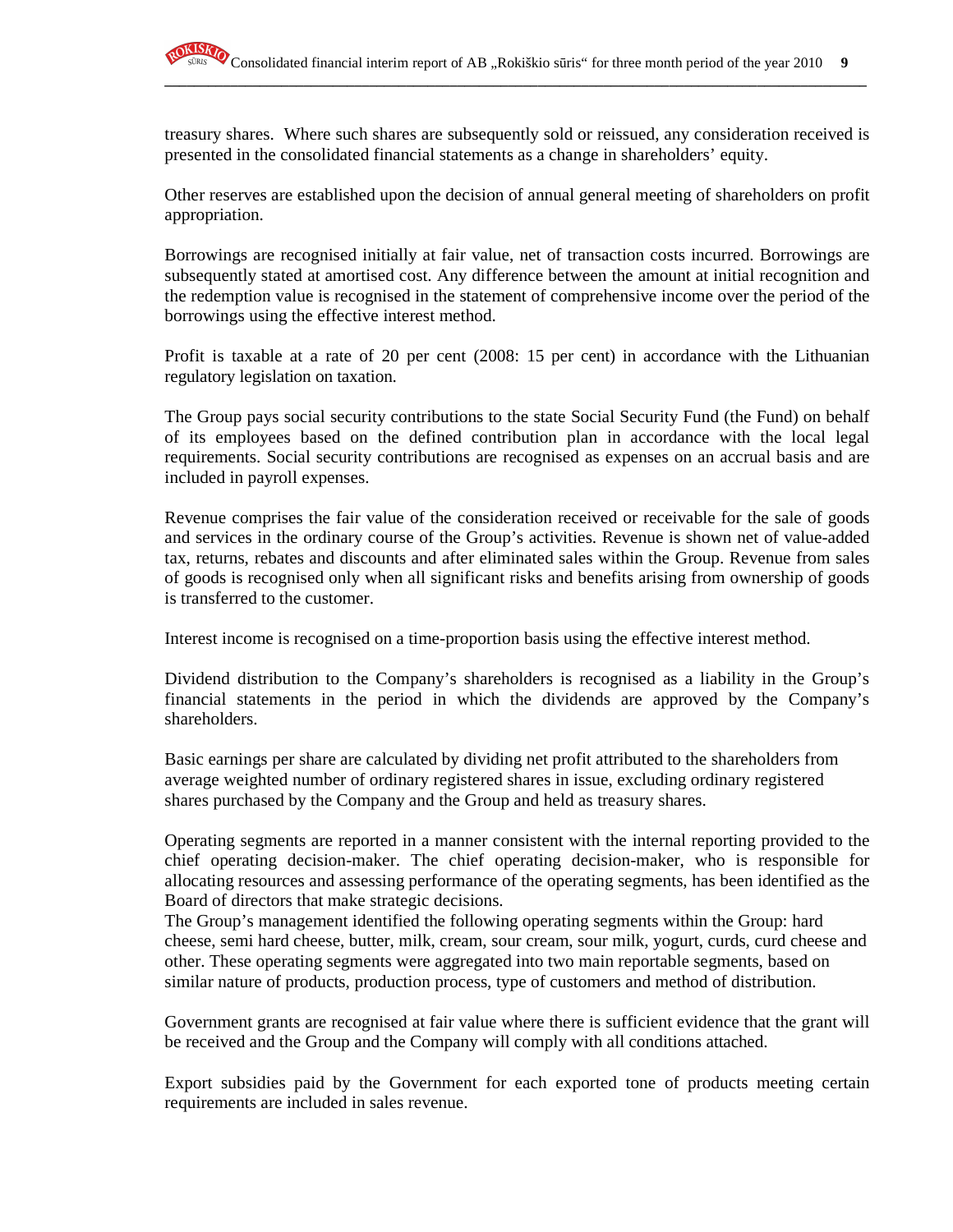Government grants received to finance acquisition of property, plant and equipment are included in non-current deferred income in the balance sheet. They are recognised as income on a straight-line basis over the useful life of property, plant and equipment concerned.

**\_\_\_\_\_\_\_\_\_\_\_\_\_\_\_\_\_\_\_\_\_\_\_\_\_\_\_\_\_\_\_\_\_\_\_\_\_\_\_\_\_\_\_\_\_\_\_\_\_\_\_\_\_\_\_\_\_\_\_\_\_\_\_\_\_\_\_\_\_\_\_\_\_\_\_\_\_\_\_\_\_\_\_\_\_\_\_\_\_\_\_\_\_\_\_\_**

Provisions are measured at the present value of expenditures expected to be required to settle the obligation using pre-tax rate that reflects current market assessments of the time value of money and the risks specified to the obligation. The increase in the provision due to passage of time is recognised as interest expense.

Trade payables are recognised initially at fair value and subsequently measured at amortised cost using effective interest method.

#### **3. Information on segments**

#### *Primary segment – business segments*

The Group's main business segments:

- Fresh dairy products
- Cheese and other dairy products.

Other operations of the Group comprise of raw milk collection. Transactions between the business segments are on normal commercial terms and conditions.

*Secondary segment – geographic segments* 

Analysis of the Group's income from sales according to markets is as follows:

|                                               | 2010 03 31 | 2009 03 31 | <b>Change</b> |
|-----------------------------------------------|------------|------------|---------------|
|                                               |            |            | $($ %)        |
| Lithuania                                     | 47486      | 61 265     | $-22,49$      |
| European Union countries                      | 37 373     | 50 853     | $-26,5$       |
| Other (including the United States and Japan) | 15 704     | 14 916     | 5,28          |
| Total                                         | 100 563    | 127 034    | $-20,84$      |

Income analysis according to groups:

|                      | 2010 03 31 | 2009 03 31 | <b>Change</b> |
|----------------------|------------|------------|---------------|
|                      |            |            | (%)           |
| <b>Product Sales</b> | 100 171    | 126 402    | $-20,75$      |
| Export subsidies     | 303        | 446        | $-32,06$      |
| Provided services    | 89         | 186        | $-52,15$      |
| Total                | 100 563    | 127 034    | $-20,84$      |

Following the European Commission's Regulation "Concerning covering export costs of milk and dairy products", starting from  $1<sup>st</sup>$  May 2004 the company has the right to receive subsidies for the cheese exported to the countries determined by the latter Regulation. Export subsidies are paid for every ton of exported production which is in conformity with the Regulation requirements. Payable export subsidies are reported under trade and other payables.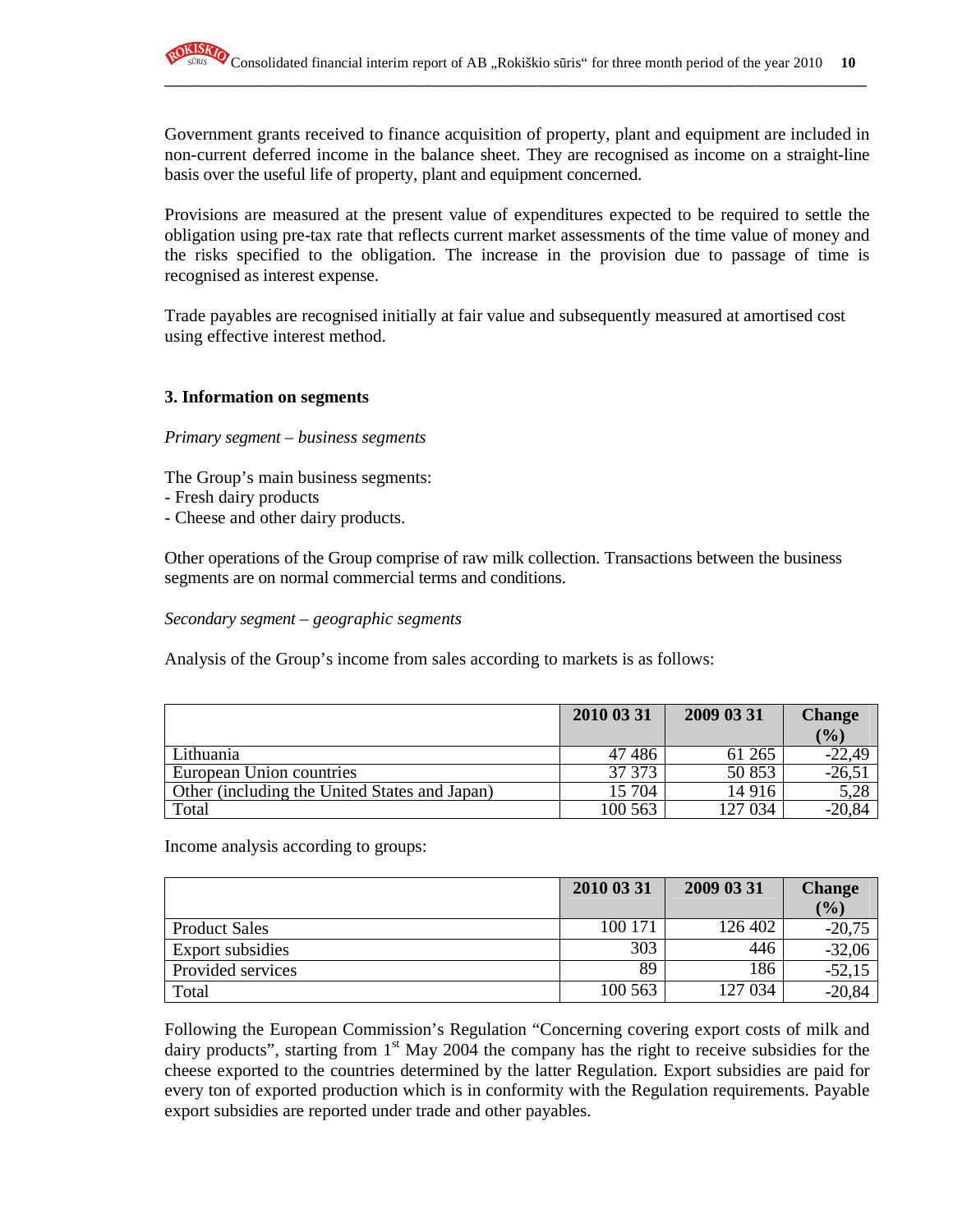#### **4. Long-term tangible assets**

In the income statement the depreciation charge of long-term tangible assets is reported in the following entries: selling and marketing expenses, general and administrative expenses and cost of sales, as well as in production in progress and ready production entries.

Software and intangible asset depreciation charge are accounted in the entry of general and administrative expenses.

#### **5. Other receivables**

As at  $31<sup>st</sup>$  March 2010, the Group's receivables was made of:

|                                      | 2010 03 31 | 2009 03 31 | <b>Change</b> |
|--------------------------------------|------------|------------|---------------|
|                                      |            |            | $(\%)$        |
| Long-term loans granted to farmers   | 2 5 5 2    | 7 2 0 8    | $-64,59$      |
| Long-term loans granted to employees | 130        | 227        | $-42,73$      |
| Investments                          | 186        | 186        |               |
| Loans to other companies             | 14 040     | 17 440     | $-19,50$      |
| Other                                | 374        | 5 1 7 6    | $-92,77$      |
| Total                                | 17 282     | 30 237     | $-42,84$      |

The repayment terms of loans granted to farmers vary from 2 months to 10 years, whereas the annual interest rate varies from 0 to 10 per cent.

The repayment terms of loans granted to employees vary from 1 to 22 years, whereas the interest rate for them is not calculated.

The company's managing bodies believe that the balance sheet values of long-term receivables are their fair values.

#### **6. Inventories**

As at  $31<sup>st</sup>$  March 2010, the Group's inventories was made of:

|                        | 2010 03 31 | 2009 03 31 | <b>Change</b> |
|------------------------|------------|------------|---------------|
|                        |            |            | $\frac{1}{2}$ |
| Raw material           | 5 7 6 0    | 6 1 1 7    | $-5,84$       |
| Production in progress | 8958       | 5 207      | 72,04         |
| Ready production       | 12 941     | 52 670     | $-75,43$      |
| Other inventories      | 2 1 8 6    | 3 2 7 2    | $-33,19$      |
| Total                  | 29 845     | 67 266     | $-55,63$      |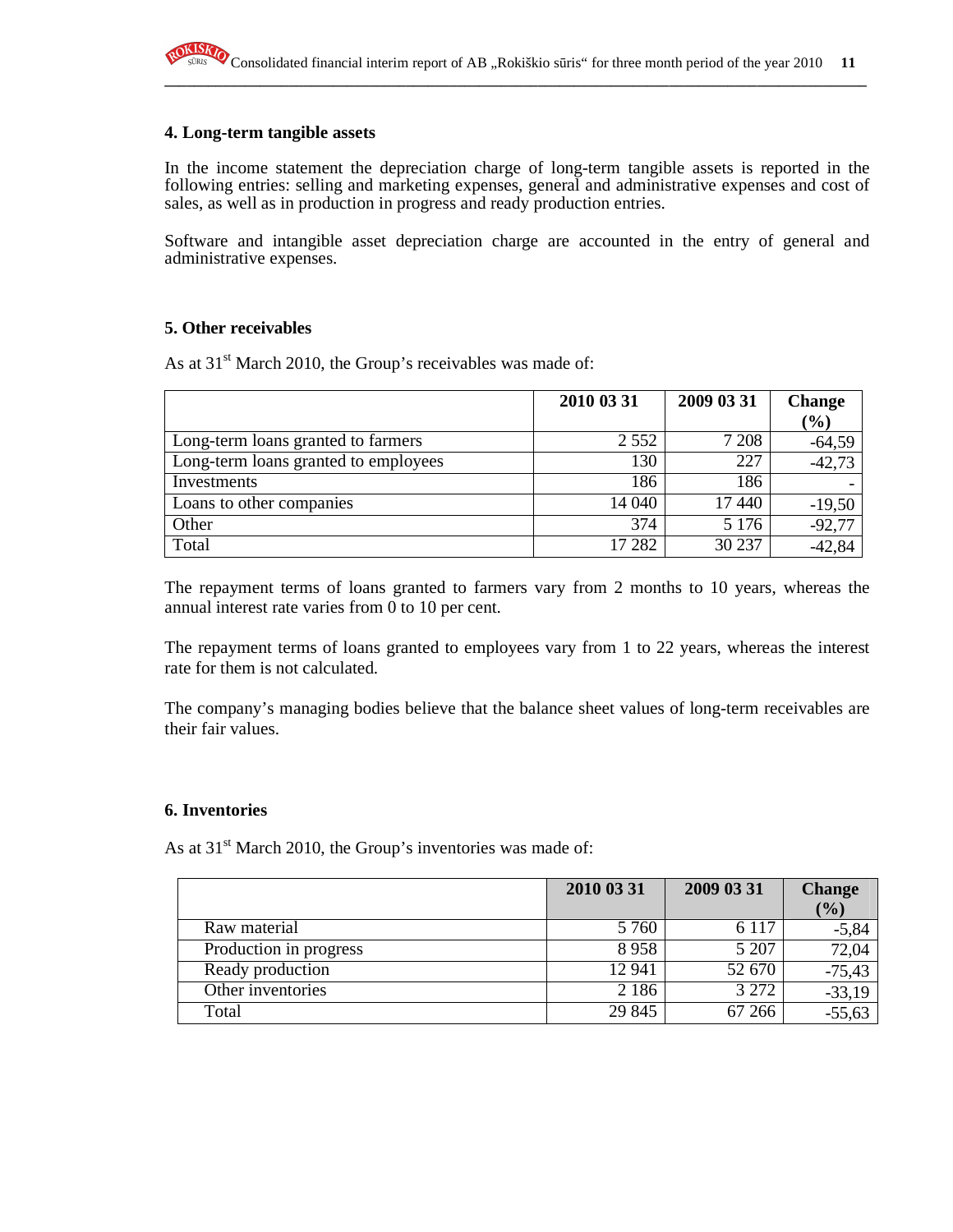**\_\_\_\_\_\_\_\_\_\_\_\_\_\_\_\_\_\_\_\_\_\_\_\_\_\_\_\_\_\_\_\_\_\_\_\_\_\_\_\_\_\_\_\_\_\_\_\_\_\_\_\_\_\_\_\_\_\_\_\_\_\_\_\_\_\_\_\_\_\_\_\_\_\_\_\_\_\_\_\_\_\_\_\_\_\_\_\_\_\_\_\_\_\_\_\_**

#### **7. Selling and Other Receivables**

| As at 31 <sup>st</sup> March 2010, the Group's selling and other receivables was made of: |
|-------------------------------------------------------------------------------------------|
|-------------------------------------------------------------------------------------------|

|                                             | 2010 03 31 | 2009 03 31 | <b>Change</b> |
|---------------------------------------------|------------|------------|---------------|
|                                             |            |            | $\frac{1}{2}$ |
| Selling receivables                         | 50 736     | 82 901     | $-38,80$      |
| Receivable export subsidies                 | 678        | 445        | 52,36         |
| VAT receivable                              | 847        | 495        | 71,11         |
| Other receivables                           | 2 0 0 0    | 1508       | 32,63         |
| Advance payments and future period expenses | 3 0 8 8    | 7676       | $-59,77$      |
| Total                                       | 57 348     | 93 025     | $-38,35$      |

#### **8. Cash and cash equivalents**

|                              | 2010 03 31 | 2009 03 31               | <b>Pokytis</b>             |
|------------------------------|------------|--------------------------|----------------------------|
|                              |            |                          | $\mathcal{O}_{\mathbf{0}}$ |
| Bank and cash-register money | 2987       | 4 7 3 2                  | $-36,88$                   |
| Current deposits             | 54 390     | $\overline{\phantom{0}}$ | 100,00                     |
| Total                        | 57 377     | 4 732                    |                            |

#### **9. Share capital**

As at  $31<sup>st</sup>$  March 2010, the share capital was comprised of 38,444,894 (thirty eight million four hundred forty four thousand eight hundred ninety four) litas divided into 38,444,894 (thirty eight million four hundred forty four thousand eight hundred ninety four) ordinary registered shares with par value of LTL 1 each.

Within the first quarter this year, via the stock exchange NASDAQ OMX Vilnius operating in the submarket of official tenders, AB "Rokiskio suris" purchased 60 units of own shares of 1 (one) litas par value.

As at 31st March 2010, AB "Rokiškio sūris" owned 60 (sixty) ordinary registered shares with par value LTL 1 (one). The company does not have the right to employ property and non-property rights using the own shares as stated by the Law on Joint Stock Companies.

As at  $31<sup>st</sup>$  March 2010, the Group had 5 651 shareholders.

#### **10. Financial ratios**

|                                    | 2010 03 31 | 2009 03 31 | <b>Change</b> |
|------------------------------------|------------|------------|---------------|
|                                    |            |            | (%)           |
| Revenue (LTL thousand)             | 100 563    | 127 034    | $-20,84$      |
| EBITDA (LTL thousand)              | 5796       | 8 5 6 0    | $-32,29$      |
| EBITDA margin $(\%)$               | 5,76       | 6,74       | $-14,54$      |
| Operations profit (LTL thousand)   | (2353)     | 1077       | $-318,48$     |
| Margin of operations profit $(\%)$ | (2, 34)    | 0,85       | $-375,29$     |
| Profit per share (LTL)             | (0,04)     | (0,01)     | 300,00        |
| Number of shares (units)           | 38 444 894 | 42 716 530 | $-10,00$      |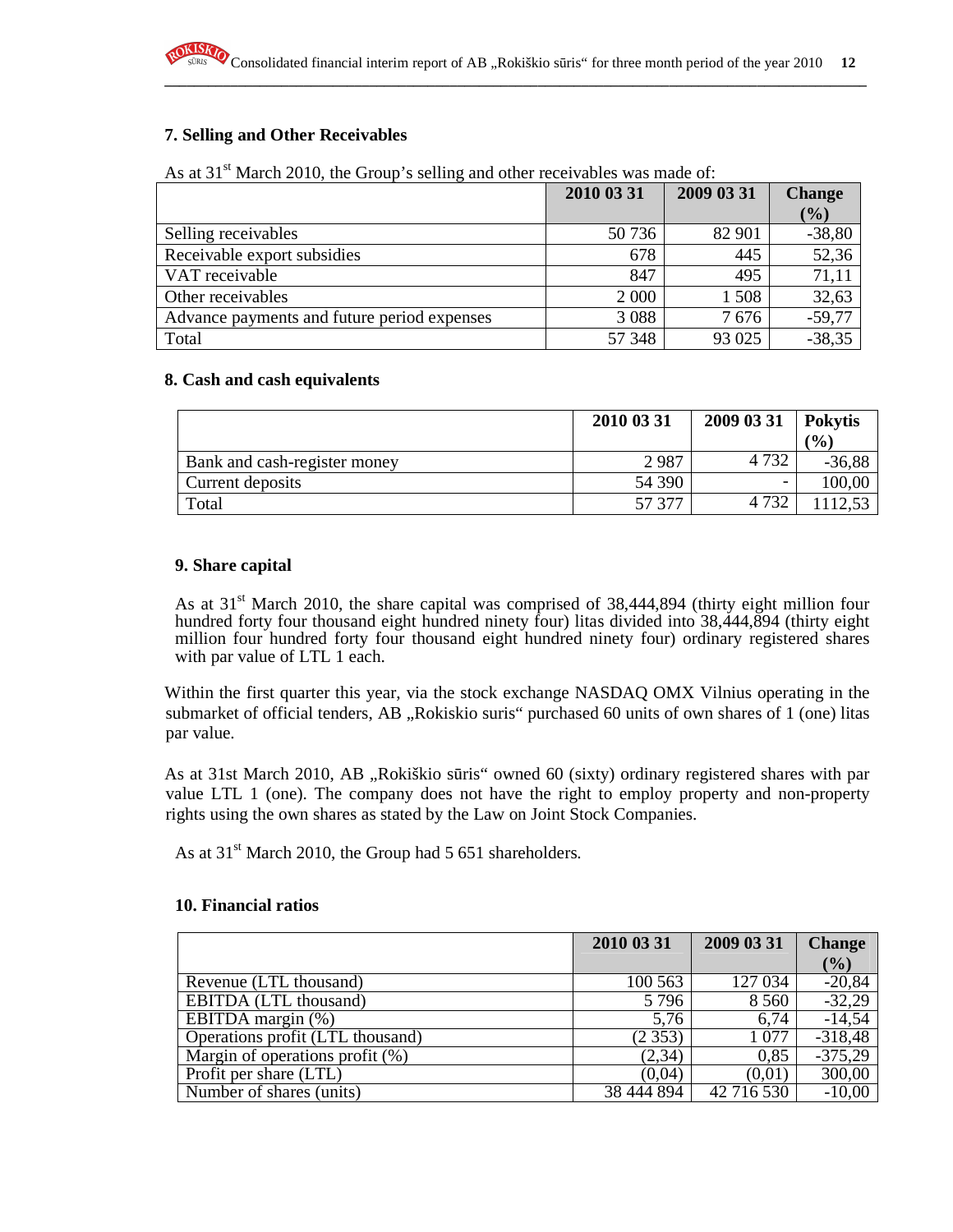**\_\_\_\_\_\_\_\_\_\_\_\_\_\_\_\_\_\_\_\_\_\_\_\_\_\_\_\_\_\_\_\_\_\_\_\_\_\_\_\_\_\_\_\_\_\_\_\_\_\_\_\_\_\_\_\_\_\_\_\_\_\_\_\_\_\_\_\_\_\_\_\_\_\_\_\_\_\_\_\_\_\_\_\_\_\_\_\_\_\_\_\_\_\_\_\_**

#### **11. Information on the managing bodies**

#### **The Board of Directors**:

**Dalius Trumpa** – Board Chairman (elected by the  $25<sup>th</sup>$  April 2008 General meeting of shareholders). Owns 759 740 ordinary registered shares. i.e. 1,98% of the Authorized capital and votes of AB "Rokiškio sūris".

Participation in the activities of other companies:

Shareholder of UAB" Pieno pramonės investicijų valdymas", having 3,91 % of the company's shares and votes;

Chief executive officer of UAB "Rokiškio pienas", having no shares;

Director of UAB "Rokvalda", having 100% of shares and votes;

**Antanas Kavaliauskas** – Deputy Chairman (elected by the  $25<sup>th</sup>$  April 2008 General meeting of shareholders), the Chief Financial Officer of AB "Rokiškio sūris", having no ownership of AB "Rokiškio sūris".

Participation in the activities of other companies:

Shareholder of UAB "Pieno pramonės investicijų valdymas" owning 3,91% of shares of UAB" Pieno pramonės investicijų valdymas".

Board Chairman of Latvian company SIA Jekabpils piena kombinats, having no shares;

Director of Lithuanian dairy association "Pieno centras", having no shares.

**Antanas Trumpa** – Board member (elected by the  $25<sup>th</sup>$  April 2008 General meeting of shareholders), Chief Executive Officer of AB "Rokiškio sūris", owning 5 528 370 ordinary registered shares of AB "Rokiškio sūris", i.e. 14,38 % of the authorized capital of AB "Rokiškio sūris" and votes.

Participation in the activities of other companies:

Shareholder of UAB "Pieno pramonės investicijų valdymas" with 7 546, i.e. 74,86% of the shares and votes of UAB" Pieno pramonės investicijų valdymas".

**Ramūnas Vanagas** – Board member (elected by the  $25<sup>th</sup>$  April 2008 General meeting of shareholders), Development Director of AB "Rokiškio sūris", having no ownership of shares of AB "Rokiškio sūris".

Participation in the activities of other companies:

Board member of UAB "Skirpstas", having no shares.

**Andrius Trumpa** – Board member (elected by the  $25<sup>th</sup>$  April 2008 General meeting of shareholders), a lecturer of Vilnius Gedimino Technikos University in the capacity of lecturer, owns  $298820$  shares, i.e.  $0,78\%$  of the Authorized capital and votes of AB  $, R$ okiškio sūris". He does not participate in the performance and capital of any other companies.

**Jonas Kvedaravičius** – Board member, (elected by the 25<sup>th</sup> April 2008 General meeting of shareholders), Central services director of AB "Rokiškio sūris", having 24 630 shares of AB "Rokiškio sūris", i.e. 0,06 % of the company's authorized capital and votes.

Participation in the activities of other companies:

Shareholder of UAB "Pieno pramonės investicijų valdymas", having 3,91 % of the company's shares and votes;

Director of UAB "Pieno pramonės investicijų valdymas".